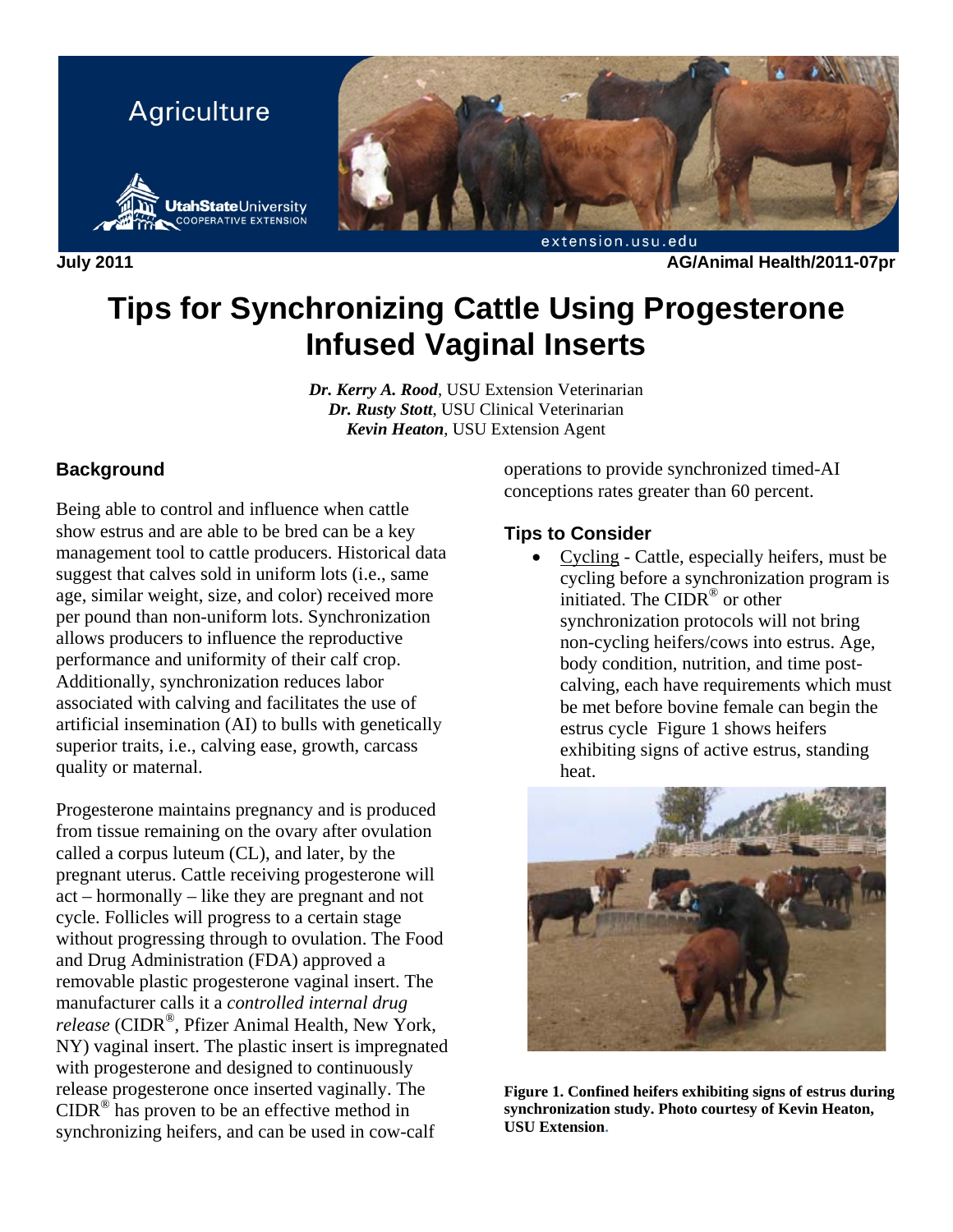- Good Nutrition Cattle must be on an adequate nutritional plane to ensure that the reproductive tract is responsive. Again, this is especially true with heifers and first-calf heifers. These two groups are still growing and their subsequent energy demands are greater. Their nutritional plan should include a well-balanced vitamin and mineral supplement. Many parts of Utah and the west experience mineral deficiencies or excesses. Body condition scores (BCS) should be at least a 5, with heifers being in the 6 range (1=emaciated and 9=obese). Figure 2 shows heifers with a BCS of at least 6.
- Adequate Facilities Most all of the synchronization programs require cattle to be handled – often multiple times – to administer injections and/or to insert or remove vaginal devices. Having adequate, low stress working facilities ensures that the recommended protocol is followed and cattle respond better to the protocol.
- Veterinary-Client-Patient-Relationship (VCPR) – Most of the protocols require the use of controlled, prescription drugs. In order for a veterinarian to prescribe these drugs there must be an active relationship between parties. Make sure that all prescription drugs are used in accordance with label instructions and according to the protocol. Furthermore, these drugs can be

harmful to human pregnancies so there should be a caution to only handle the drugs if you are not pregnant. Using exam gloves is recommended when handling reproductive hormones.

- Follow BQA Principles Beef Quality Assurance (BQA) guidelines suggest that any injectable labeled for intramuscular use be given in the neck. These reproductive products can cause significant tissue damage. A recent study (Fajt et al., 2011) found that injecting prostaglandin intramuscularly caused substantial muscle damage. BQA suggests that these injections be limited to areas of the animal that are of less retail value (neck region).
- Clean, Sterile Vaginal Inserts It is recommended that the CIDR® be used in accordance with label instructions. Some report using the inserts multiple times, going against label instructions. Two studies (Colazo et al., 2003, Zuluaga and Williams, 2008) found no difference in pregnancy rate between new or previously used CIDR inserts in heifers or cows. However, Zuluaga and Williams (2008) found that autoclaving once used inserts significantly increased mean serum progesterone concentrations compared to re-used inserts that were soaked in chlorhexidine gluconate (0.03%) for 2 hours and allowed to air-dry. For those who



**Figure 2. Heifers with adequate body condition scores. Photo courtesy of Kevin Heaton, USU Extension**.